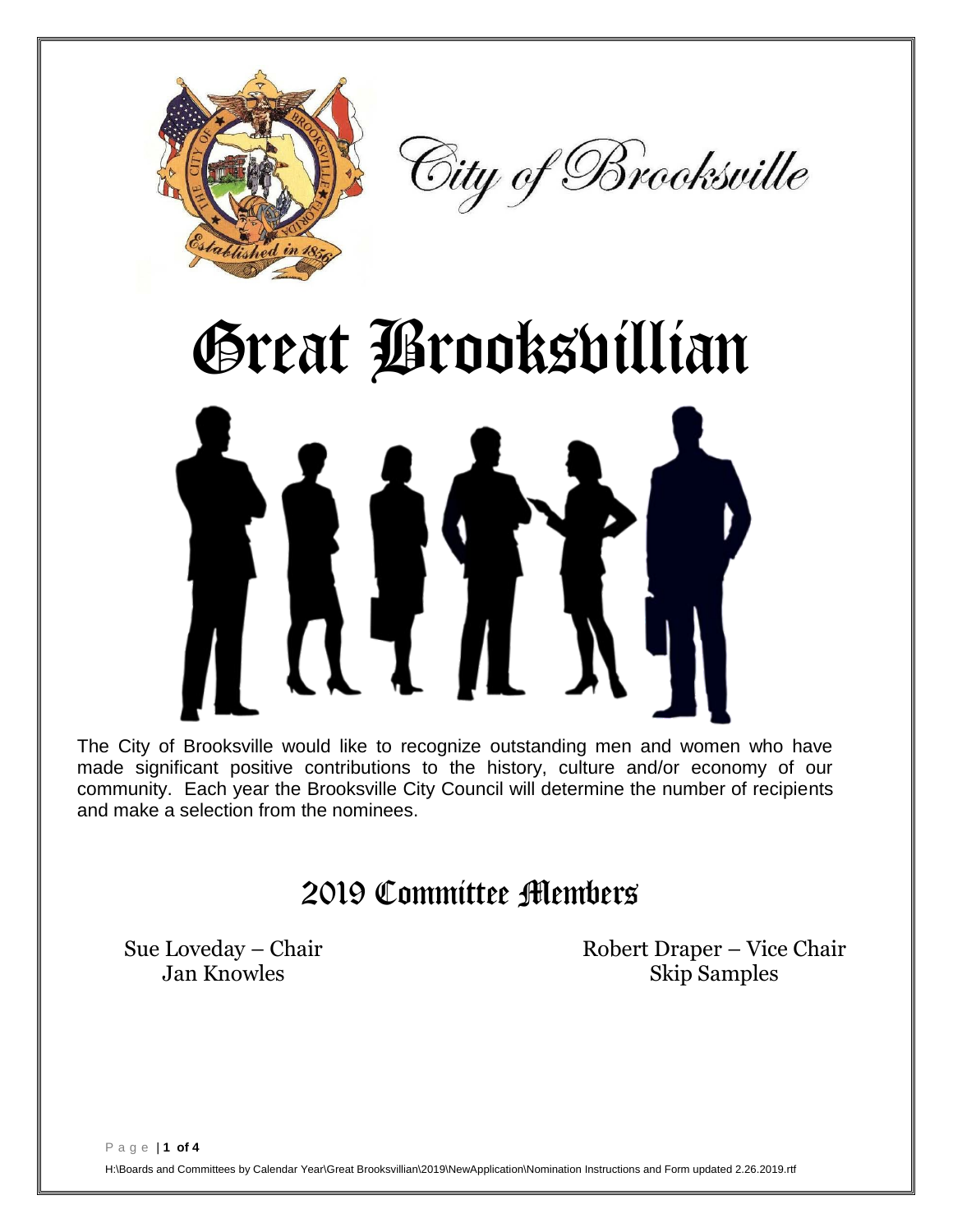## **INSTRUCTIONS FOR SUBMITING A NOMINATION FORM**

- 1 Please type or clearly print in black ink.
- 2 Please be sure your nomination form :
	- 1 One (1) original completed Nomination Form
	- 2 -If available, a photograph or electronic image reproduction of the nominee
- 3 Nominations will be accepted through **5:00 p.m. on Friday, June 07, 2019.** No application postmarked after this date will be accepted. *Early submissions are encouraged*.
- 4 Mail nominations forms with an optional photo to: City of Brooksville Attn: Deputy City Clerk 201 Howell Avenue Brooksville, Florida 34601
	- Or Email: COB\_INFO@cityofbrooksville.us
- 5 **Questions -** contact: The Office of the City Clerk, Sandra Kirby, Deputy City Clerk 352- 540-3853 or email: skirby@cityofbrooksville.us
- 6 Great Brooksvillian Screening Committee Meetings are announced on the City's Website Calendar and are open to the public.

**PLEASE NOTE: Any materials submitted with a "Great Brooksvillian" nomination become the property of the City of Brooksville, Florida and are public record.**  *Therefore, please do not send anything that must be returned or original pictures and are subject to public records laws.*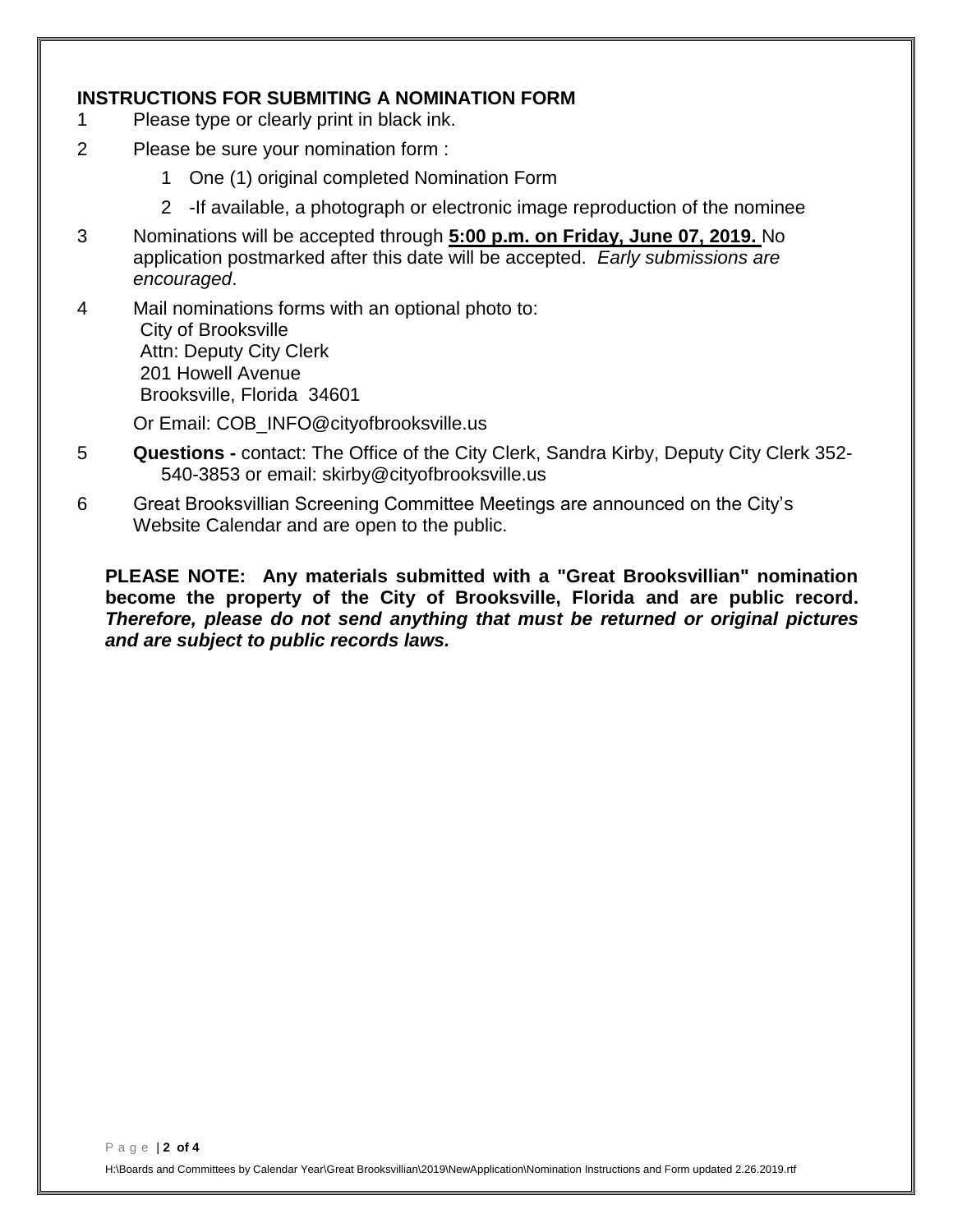## **CRITERIA FOR ELIGIBILITY**

The City of Brooksville would like to recognize outstanding men and women who have made significant positive contributions to the history, culture and/or economy of our community. Each year the Brooksville City Council will determine the number of recipients and make a selection from the nominees.

• A nominee should be a person whose contributions are generally known and readily recognizable by our residents or the contribution for which they are being recognized should reflect a significant contribution to the City of Brooksville.

- Nominee may be alive or deceased at the time of nomination.
- Consideration should be given to the historical perspective of nominees.

• Individuals can be nominated by anyone in the community and a standard nomination form will be used by City Council annually during the nomination period.

 Persons nominated from previous years may be re-nominated if not selected. A nominee cannot be nominated for the award if they are a previous recipient.

- Self-nominations will not be accepted.
- Please send the original nomination form and one (1) recent photo. (Photo Optional)



A cumulative plaque will be maintained in Brooksville City Hall to commemorate and memorialize the annual honoree(s) and an individual plaque will be presented to the honoree and his/her family at a ceremony.